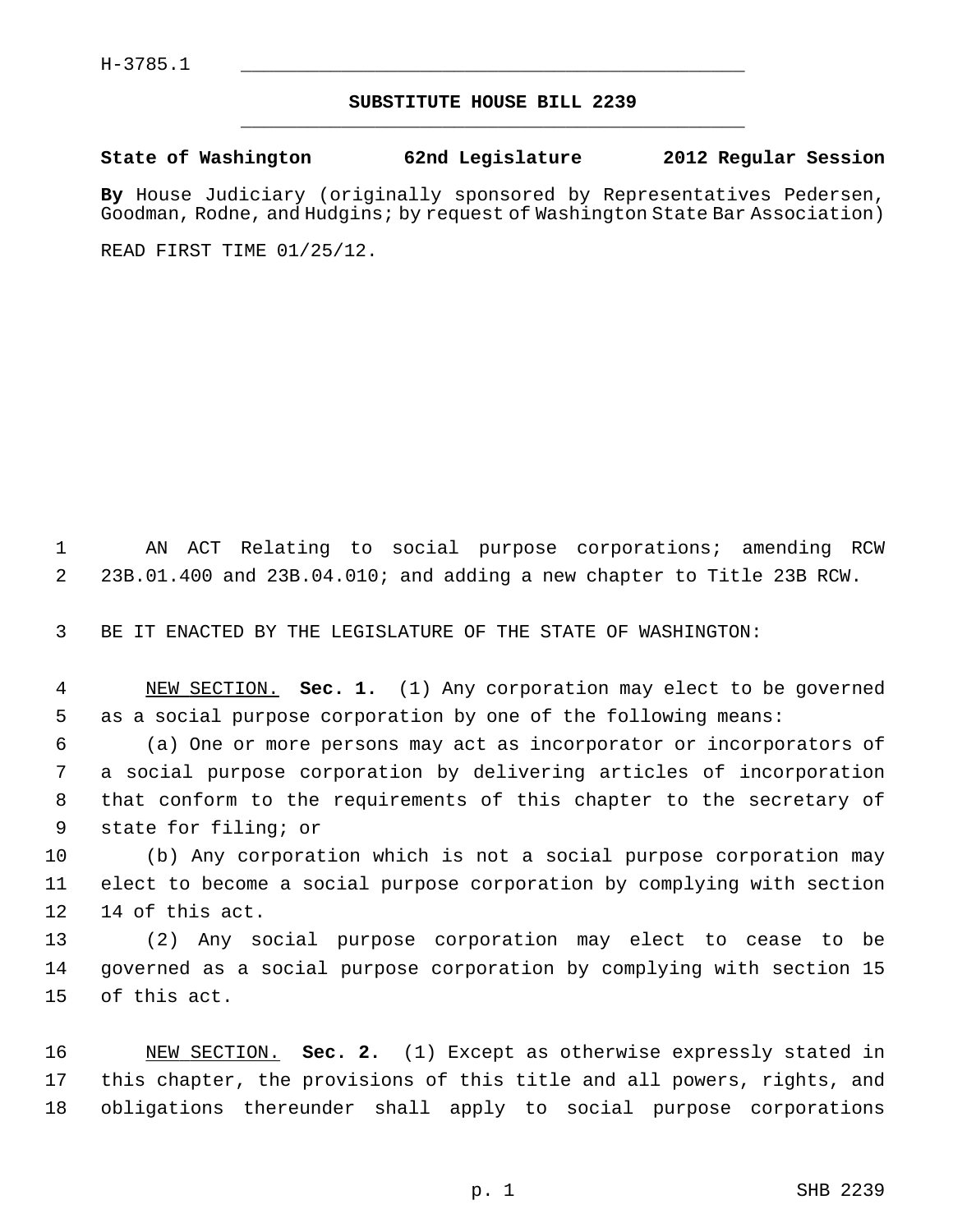1 organized under this chapter, and references in this title to the term 2 "corporation" shall be read to include social purpose corporations 3 organized under this chapter.

 4 (2) Subject to any limitations contained in the articles of 5 incorporation, a social purpose corporation may engage in any lawful 6 business under RCW 23B.03.010.

 7 NEW SECTION. **Sec. 3.** Every corporation governed by this chapter 8 must be organized to carry out its business purpose under RCW 9 23B.03.010 in a manner intended to promote positive short-term or 10 long-term effects of, or minimize adverse short-term or long-term 11 effects of, the corporation's activities upon any or all of (1) the 12 corporation's employees, suppliers, or customers; (2) the local, state, 13 national, or world community; or (3) the environment.

14 NEW SECTION. **Sec. 4.** In addition to the general social purpose 15 set forth in section 3 of this act, every corporation governed by this 16 chapter may have one or more specific social purposes for which the 17 corporation is organized.

18 NEW SECTION. **Sec. 5.** (1) In addition to the matters required to 19 be set forth in the articles of incorporation pursuant to RCW 20 23B.02.020 (1) and (2), the articles of incorporation of a social 21 purpose corporation must set forth:

22 (a) A corporate name for the social purpose corporation that 23 contains the words "social purpose corporation" or "SPC" as an 24 abbreviation of those words;

25 (b) A statement that the corporation is organized as a social 26 purpose corporation governed by this chapter;

27 (c) A statement setting forth the general social purpose or 28 purposes for which the corporation is organized pursuant to section 3 29 of this act;

30 (d) If the corporation has designated one or more specific social 31 purpose or purposes pursuant to section 4 of this act, a statement 32 setting forth such specific social purpose or purposes; and

33 (e) A provision that states the following: "The mission of this 34 social purpose corporation is not necessarily compatible with and may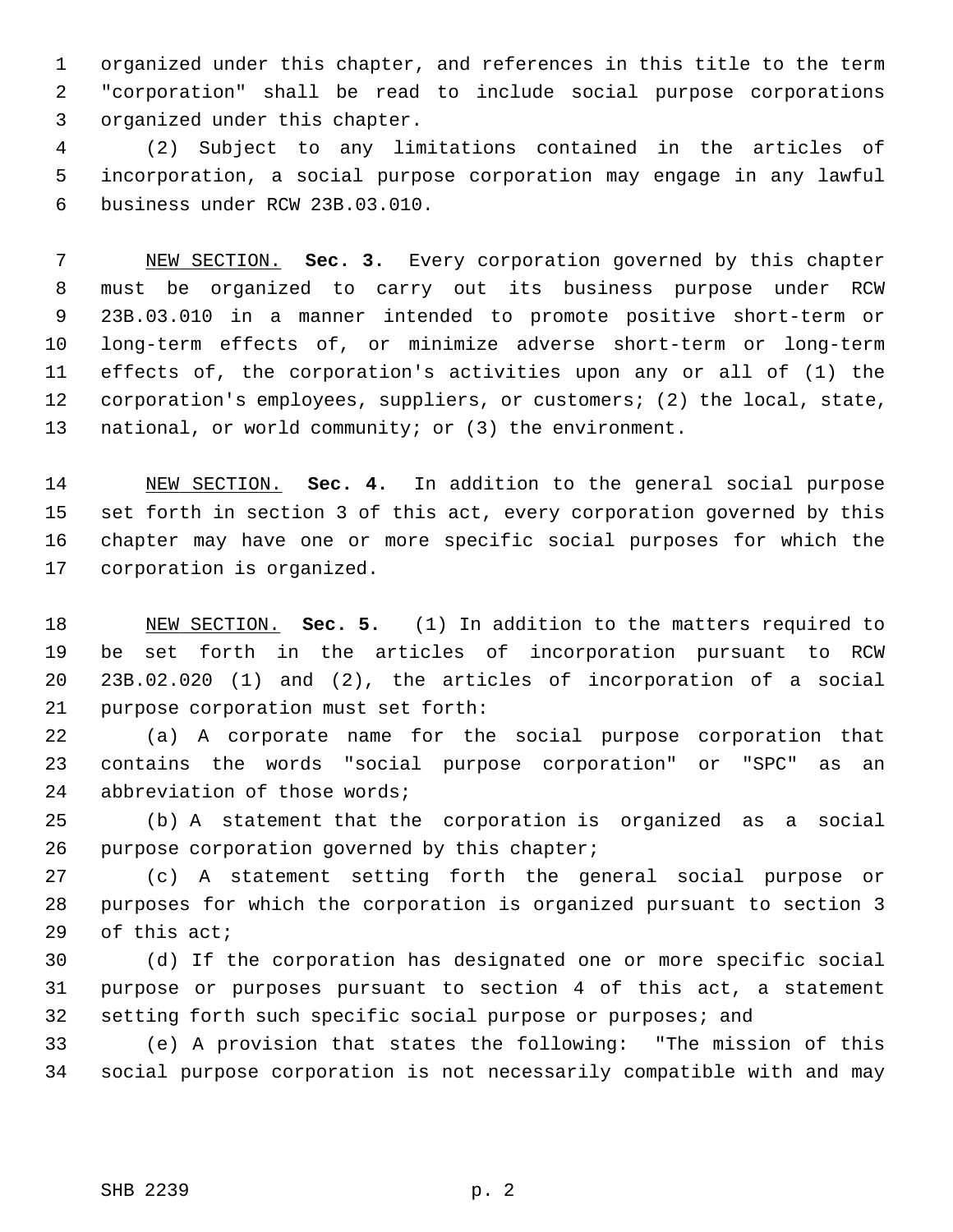1 be contrary to maximizing profits and earnings for shareholders, or 2 maximizing shareholder value in any sale, merger, acquisition, or other 3 similar actions of the corporation."

 4 (2) In addition to the matters that must be set forth in the 5 articles of incorporation in accordance with subsection (1) of this 6 section and the provisions that may be set forth in the articles of 7 incorporation pursuant to RCW 23B.02.020 (5) and (6), the articles of 8 incorporation of a social purpose corporation may contain the following 9 provisions:

10 (a) A provision requiring the corporation's directors or officers 11 to consider the impacts of any corporate action or proposed corporate 12 action upon one or more of the social purposes of the corporation;

13 (b) A provision requiring the corporation to furnish to the 14 shareholders an assessment of the overall performance of the 15 corporation with respect to its social purpose or purposes, prepared in 16 accordance with a third-party standard;

17 (c) A provision requiring, for any or all corporate actions, the 18 vote of a larger proportion or of all of the shares of any class or 19 series, or the vote or quorum for taking action of a larger proportion 20 or of all of the directors, than is otherwise required by this title or 21 this chapter;

22 (d) A provision requiring the approval of the shareholders for any 23 corporate action, even though not otherwise required by this title; and 24 (e) A provision limiting the duration of the corporation's 25 existence to a specified date.

26 (3) Prior to the issuance of shares, the corporation shall furnish 27 a prospective shareholder with a copy of the articles of incorporation 28 in the form of a record.

29 (4) Prior to the transfer of shares, the transferor shareholder 30 shall give notice of the transfer to the corporation. Within a 31 reasonable time after receiving notice, the corporation shall provide 32 the prospective transferee with a copy of the articles of incorporation 33 in the form of a record.

34 NEW SECTION. **Sec. 6.** (1) A director of a social purpose 35 corporation shall discharge the duties of a director, including duties 36 as a member of any committee of the board upon which the director may 37 serve, in good faith, with the care an ordinarily prudent person in a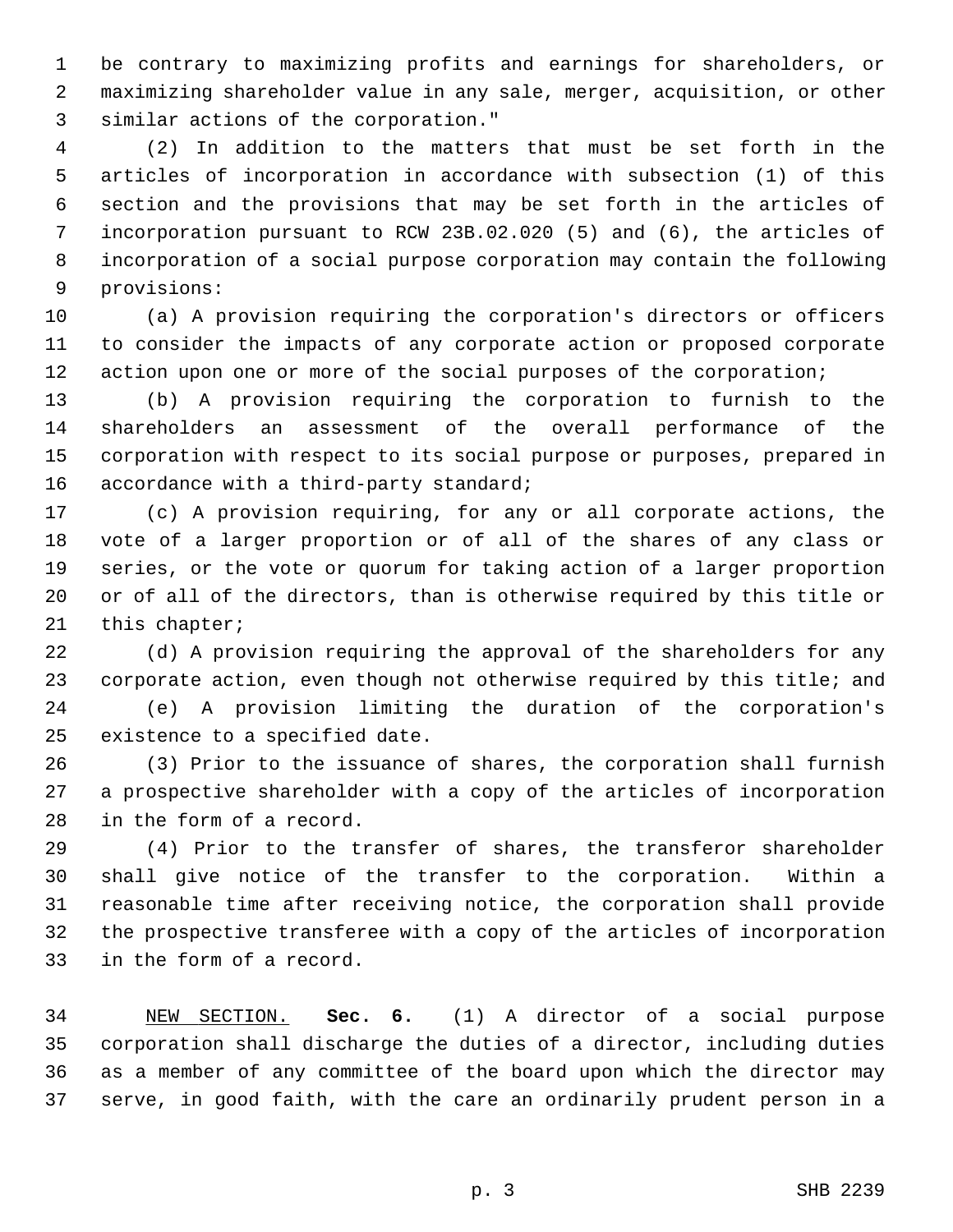1 like position would exercise under similar circumstances, and in a 2 manner the director reasonably believes to be in the best interests of 3 the corporation in accordance with RCW 23B.08.300.

 4 (2) Unless the articles of incorporation provide otherwise, in 5 discharging his or her duties as a director, the director of a social 6 purpose corporation may consider and give weight to one or more of the 7 social purposes of the corporation as the director deems relevant.

 8 (3) Any action taken as a director of a social purpose corporation, 9 or any failure to take any action, that the director reasonably 10 believes is intended to promote one or more of the social purposes of 11 the corporation shall be deemed to be in the best interests of the 12 corporation.

13 (4) A director of a social purpose corporation is not liable for 14 any action taken as a director, or any failure to take any action, if 15 the director performed the duties of the director's office in 16 compliance with this section.

17 (5) Nothing in this chapter creates any liability or grants any 18 right in or for any person or any cause of action by or for any person, 19 and a director shall not be responsible to any party other than the 20 corporation and its shareholders.

21 (6) Nothing in this chapter alters the general standards for any 22 director of a corporation that is not a social purpose corporation.

23 NEW SECTION. **Sec. 7.** (1) An officer of a social purpose 24 corporation with discretionary authority shall discharge the officer's 25 duties under that authority in good faith, with the care an ordinarily 26 prudent person in a like position would exercise under similar 27 circumstances, and in a manner the officer reasonably believes to be in 28 the best interests of the corporation in accordance with RCW 29 23B.08.420.

30 (2) Unless the articles of incorporation provide otherwise, in 31 discharging his or her duties as an officer, the officer of a social 32 purpose corporation may consider and give weight to one or more of the 33 social purposes of the corporation as the officer deems relevant.

34 (3) Any action taken as an officer of a social purpose corporation, 35 or any failure to take any action, that the officer reasonably believes 36 is intended to promote one or more of the social purposes of the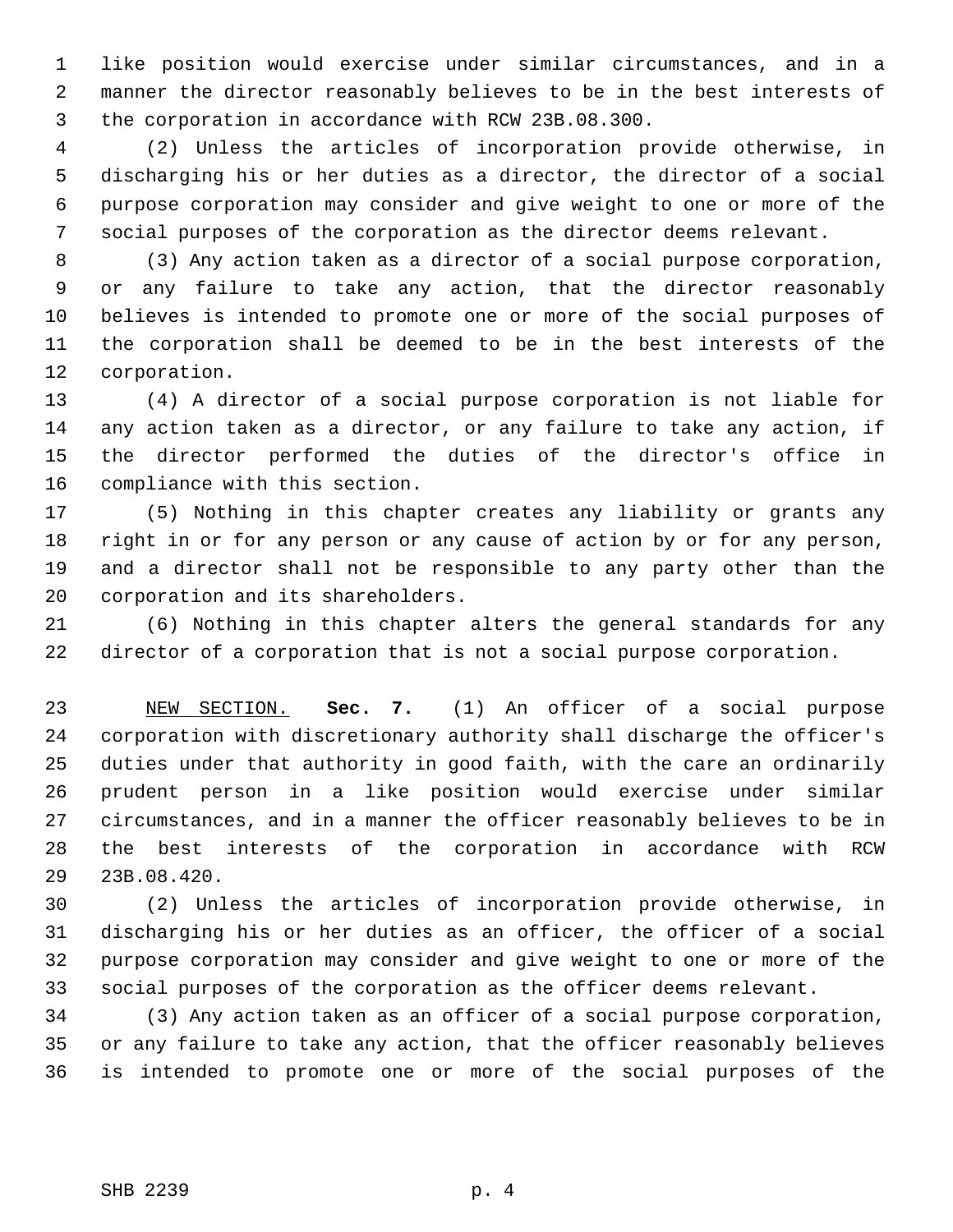1 corporation shall be deemed to be in the best interests of the 2 corporation.

 3 (4) An officer of a social purpose corporation is not liable for 4 any action taken as an officer, or any failure to take any action, if 5 the officer performed the duties of the officer's office in compliance 6 with this section.

 7 (5) Nothing in this chapter creates any liability or grants any 8 right in or for any person or any cause of action by or for any person, 9 and an officer shall not be responsible to any party other than the 10 corporation and its shareholders.

11 (6) Nothing in this chapter alters the general standards for any 12 officer of a corporation that is not a social purpose corporation.

13 NEW SECTION. **Sec. 8.** (1) Shares issued by a social purpose 14 corporation may but need not be represented by certificates.

15 (2) If shares are represented by certificates, in addition to the 16 information required on certificates by RCW 23B.06.250 (2) and (3), 17 each share certificate must state on its face the following language in 18 a conspicuous manner:

19 "This entity is a social purpose corporation organized under 20 Title 23B RCW of the Washington business corporation act. The 21 articles of incorporation of this corporation state one or more 22 social purposes of this corporation. The corporation will 23 furnish the shareholder this information without charge on 24 request in writing."

25 (3) If shares are not represented by certificates, within a 26 reasonable time after the issue or transfer of such shares, the 27 corporation shall send the shareholder a record containing the 28 information required pursuant to RCW 23B.06.260(2) and the language 29 required on certificates by subsection (2) of this section.

30 NEW SECTION. **Sec. 9.** (1) No proceeding may be instituted or 31 maintained in the right of any social purpose corporation under this 32 title by any party other than a shareholder of the social purpose 33 corporation.

34 (2) A person may not commence a proceeding in the right of a social 35 purpose corporation unless the person was a shareholder of the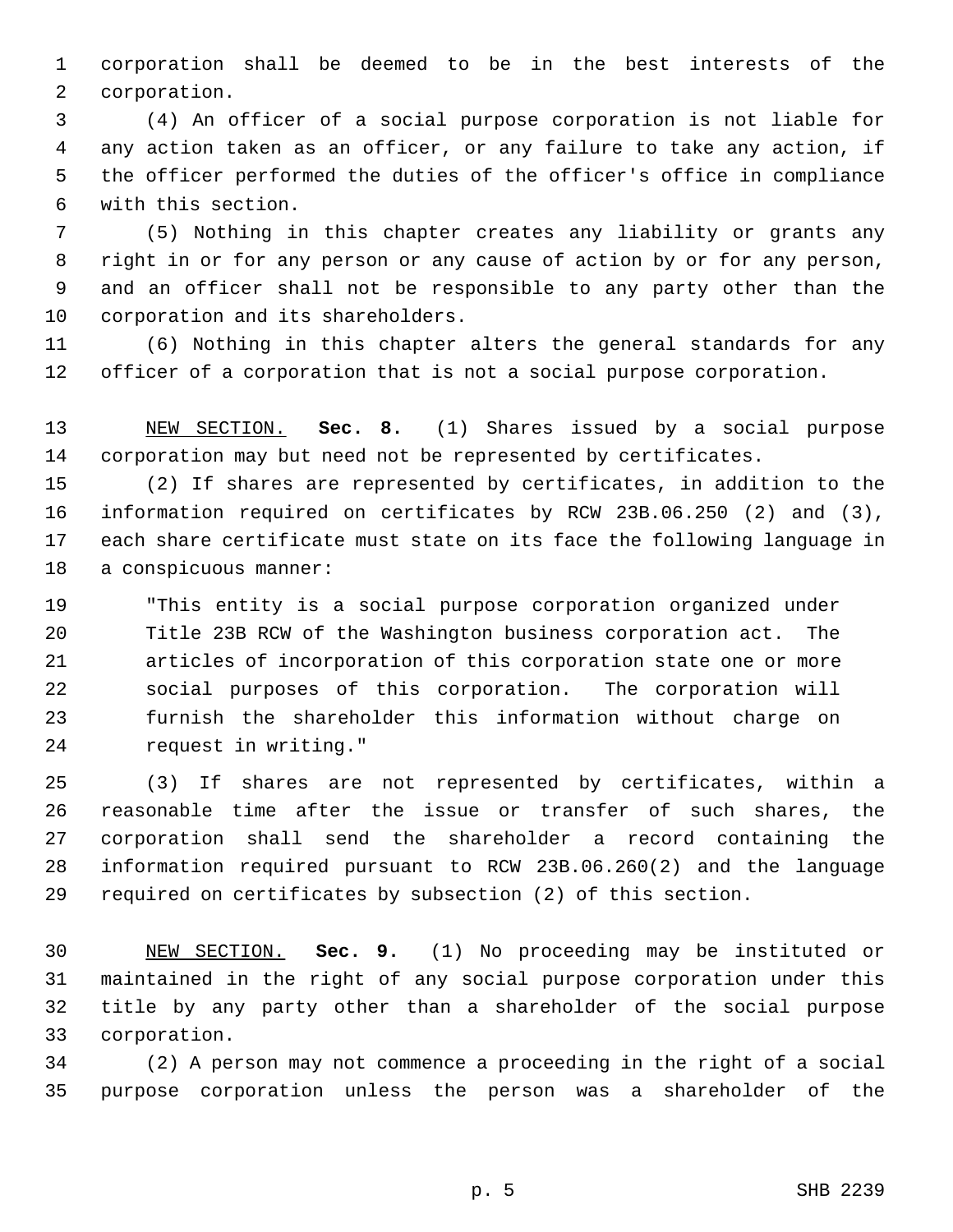1 corporation when the transaction complained of occurred or unless the 2 person became a shareholder through transfer by operation of law from 3 one who was a shareholder at that time.

 4 (3) Any proceeding instituted or maintained in the right of 5 a social purpose corporation must comply with the procedure set forth 6 in RCW 23B.07.400.

 7 NEW SECTION. **Sec. 10.** If a proposed amendment to a social purpose 8 corporation's articles of incorporation would materially change one or 9 more of the social purposes of the corporation, in addition to approval 10 in accordance with RCW 23B.10.030, the amendment to be adopted must be 11 approved by two-thirds of the voting group comprising all the votes 12 entitled to be cast on the proposed amendment, and by two-thirds of the 13 holders of the outstanding shares of each class or series, voting as 14 separate voting groups, and of each other voting group entitled under 15 the articles of incorporation to vote separately on the proposed 16 amendment. The articles of incorporation may require a greater vote 17 than that provided for in this section.

18 NEW SECTION. **Sec. 11.** (1) In addition to approval in accordance 19 with RCW 23B.11.030, a plan of merger or share exchange pursuant to 20 which a social purpose corporation would not be the surviving 21 corporation must be approved by two-thirds of the voting group 22 comprising all the votes of the corporation entitled to be cast on the 23 plan, and by two-thirds of the holders of the outstanding shares of 24 each class or series, voting as separate voting groups, and of each 25 other voting group entitled under the articles of incorporation to vote 26 separately on the proposed plan. The articles of incorporation may 27 require a greater vote than that provided for in this subsection.

28 (2) The additional approval described in subsection (1) of this 29 section is not required if the surviving corporation of the plan of 30 merger or share exchange is a social purpose corporation governed by 31 this chapter and includes a specific social purpose or purposes that do 32 not materially differ from the disappearing corporation's specific 33 social purpose or purposes, if any.

34 NEW SECTION. **Sec. 12.** (1) In addition to approval in accordance 35 with RCW 23B.12.020, a proposed transaction in which the social purpose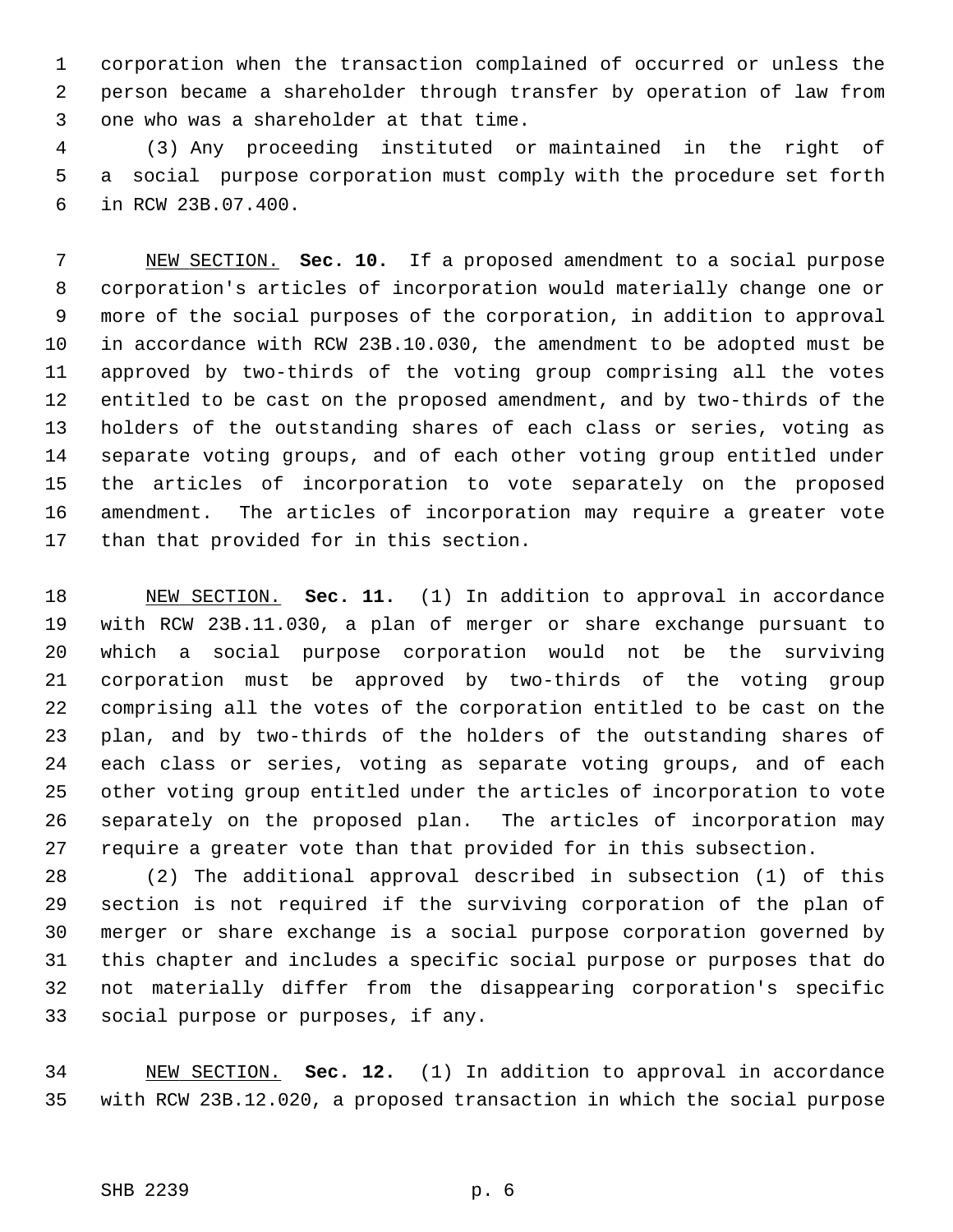1 corporation is to sell, lease, exchange, or otherwise dispose of all, 2 or substantially all, of its property, otherwise than in the usual and 3 regular course of business, must be approved by two-thirds of the 4 voting group comprising all the votes entitled to be cast on the 5 transaction, and by two-thirds of the holders of the outstanding shares 6 of each class or series, voting as separate voting groups, and of each 7 other voting group entitled under the articles of incorporation to vote 8 separately on the proposed transaction. The articles of incorporation 9 may require a greater vote than that provided for in this section.

10 (2) The additional approval described in subsection (1) of this 11 section is not required if the acquirer of such property is a social 12 purpose corporation governed by this chapter and includes a specific 13 social purpose or purposes that do not materially differ from the 14 disposing corporation's specific social purpose or purposes, if any.

15 NEW SECTION. **Sec. 13.** In addition to the corporate actions set 16 forth in RCW 23B.13.020(1), a shareholder is entitled to dissent from, 17 and obtain payment of the fair value of the shareholder's shares in the 18 event of, any of the following corporate actions:

19 (1) An election by a corporation to become a social purpose 20 corporation, which has become effective, to which the corporation is a 21 party if shareholder approval was required for the election by section 22 14 of this act or the articles of incorporation;

23 (2) An election to cease to be a social purpose corporation, which 24 has become effective, to which the corporation is a party if 25 shareholder approval was required for the election by section 15 of 26 this act or the articles of incorporation, and the shareholder was 27 entitled to vote on the election; and

28 (3) An amendment of the social purpose corporation's articles of 29 incorporation that would materially change one or more of the social 30 purposes of the corporation.

31 NEW SECTION. **Sec. 14.** (1) Any corporation that is not a social 32 purpose corporation may elect to become a social purpose corporation 33 if, pursuant to the proposed election, each of the following conditions 34 are met:

35 (a) Each share of the same class or series of the electing 36 corporation shall, unless all shareholders of the class or series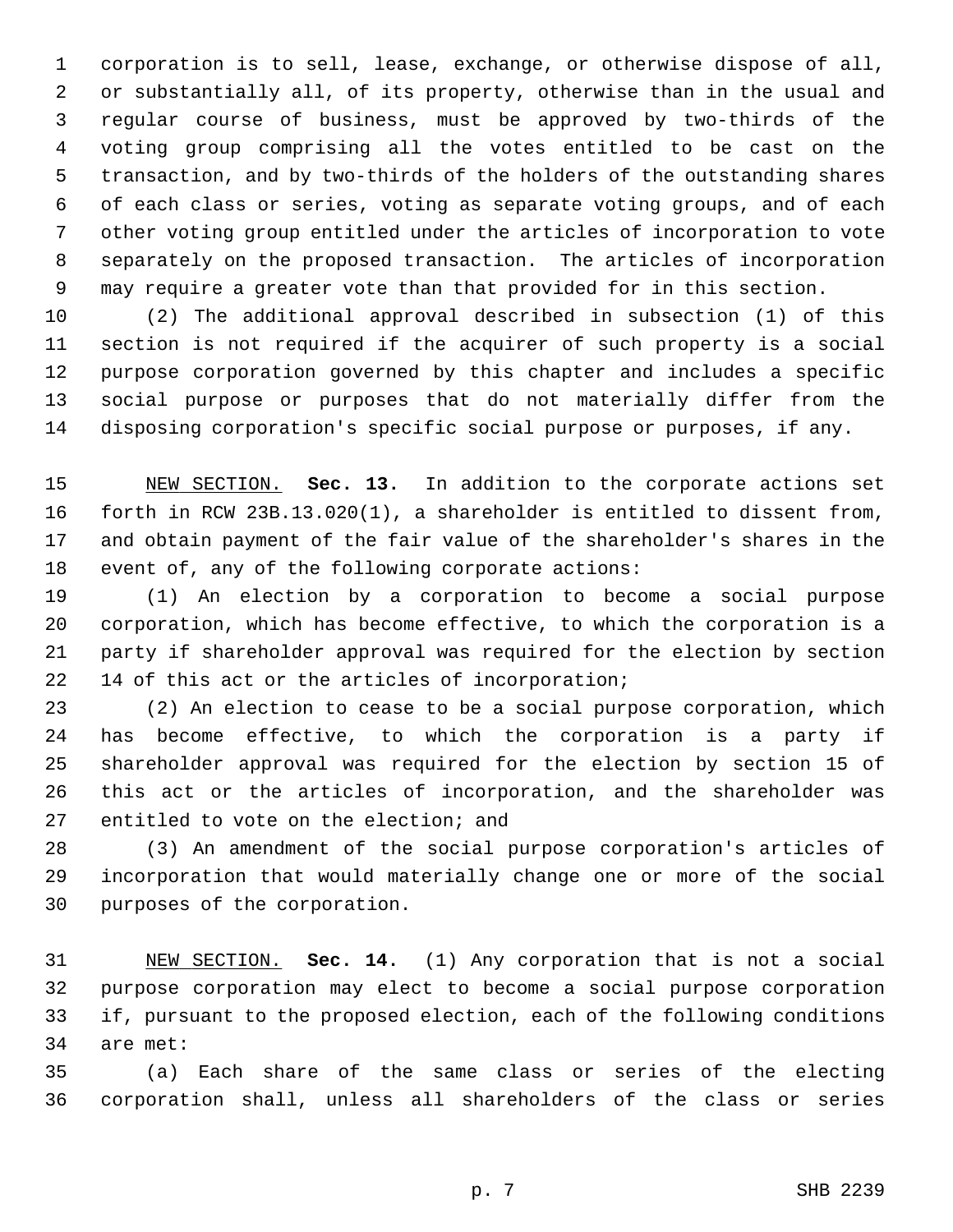1 consent, be treated equally with respect to any cash, rights, 2 securities, or other property to be received by, or any obligations or 3 restrictions to be imposed on, the holder of that share;

 4 (b) The board of directors of the electing corporation must 5 recommend the election to the shareholders, unless the board of 6 directors determines that because of conflict of interest or other 7 special circumstances it should make no recommendation and communicates 8 the basis for its determination to the shareholders with the proposed 9 election; and

10 (c) In addition to any other voting conditions imposed by the board 11 of directors under subsection (2) of this section, the election must be 12 approved by an affirmative vote of at least two-thirds of the voting 13 group comprising all the votes of the electing corporation's 14 shareholders entitled to be cast on the corporate action, and by 15 two-thirds of the holders of the outstanding shares of each class or 16 series, voting as separate voting groups, and each other voting group 17 entitled under the articles of incorporation to vote separately on the 18 corporate action.

19 (2) The board of directors of a corporation electing to become a 20 social purpose corporation may condition its submission of the proposed 21 election on any basis, including the affirmative vote of holders of a 22 specified percentage of shares held by any group of shareholders not 23 otherwise entitled to vote as a separate group on the proposed 24 election.

25 (3) To elect to become a social purpose corporation, an electing 26 corporation must amend its articles of incorporation to include the 27 matters required to be set forth in the articles of incorporation 28 pursuant to section 5(1) of this act.

29 (4) After an election to become a social purpose corporation is 30 approved, and at any time prior to filing the articles of amendment to 31 amend the electing corporation's articles of incorporation in 32 compliance with subsection (3) of this section, the planned election 33 may be abandoned by the electing corporation, subject to any 34 contractual rights, without further shareholder approval, in the manner 35 determined by the board of directors.

36 (5) The election to become a social purpose corporation shall be 37 effective upon the later of the filing of the articles of amendment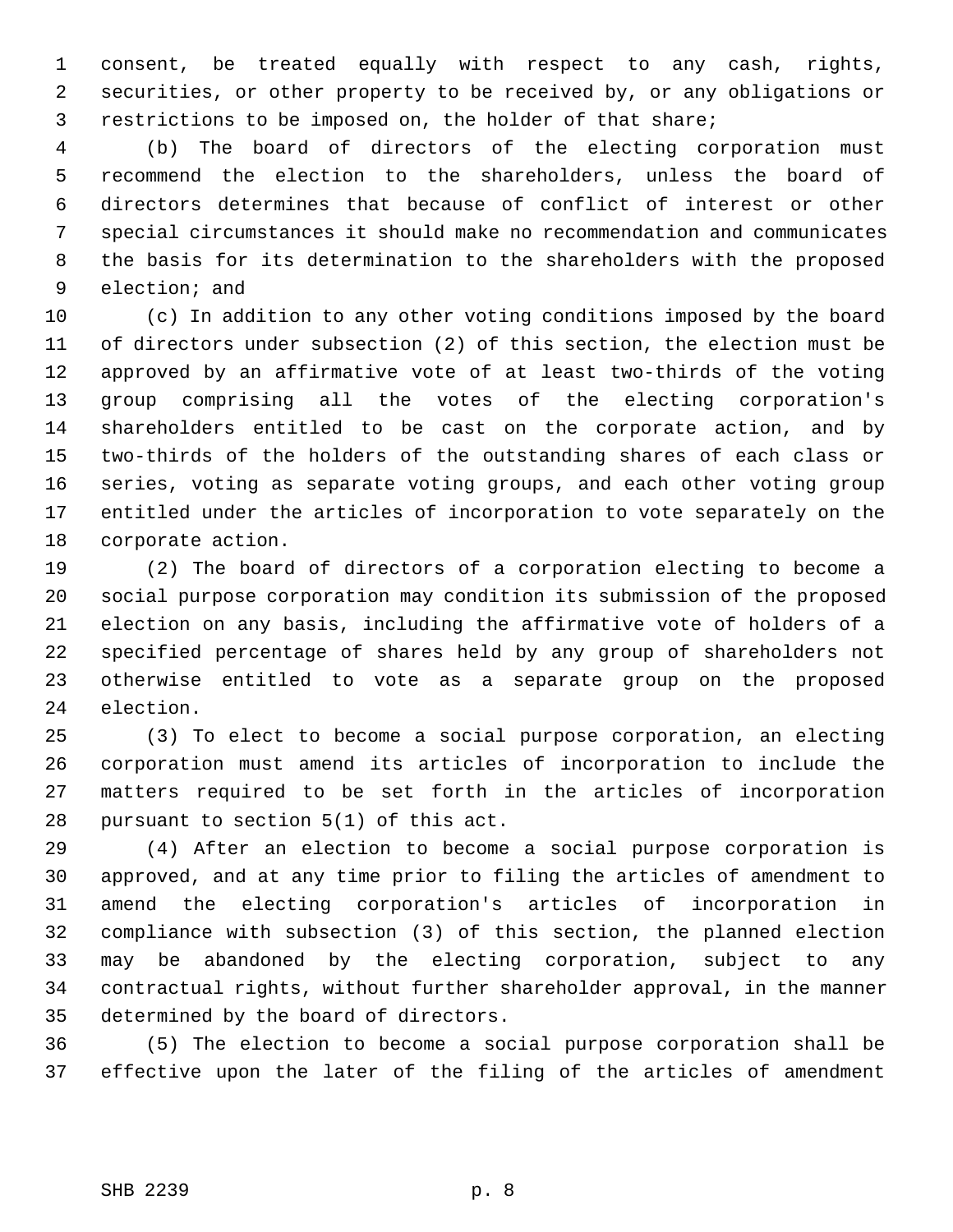1 with the secretary of state or the effective date or time set forth in 2 the articles of amendment.

 3 (6) Upon the effective time of the election to become a social 4 purpose corporation, the electing corporation shall thereafter be a 5 social purpose corporation and shall be subject to all of the 6 provisions of this chapter and the existence of the social purpose 7 corporation shall be deemed to have commenced on the date the electing 8 corporation was incorporated.

 9 (7) The election to become a social purpose corporation shall not 10 be deemed to affect any obligations or liabilities of the electing 11 corporation incurred prior to its election to become a social purpose 12 corporation or the personal liability of any person incurred prior to 13 such election.

14 NEW SECTION. **Sec. 15.** (1) Any social purpose corporation may 15 elect to cease to be a social purpose corporation if, pursuant to the 16 proposed election, each of the following conditions are met:

17 (a) Each share of the same class or series of the electing social 18 purpose corporation shall, unless all shareholders of the class or 19 series consent, be treated equally with respect to any cash, rights, 20 securities, or other property to be received by, or any obligations or 21 restrictions to be imposed on, the holder of that share;

22 (b) The board of directors of the electing social purpose 23 corporation must recommend the election to the shareholders, unless the 24 board of directors determines that because of conflict of interest or 25 other special circumstances it should make no recommendation and 26 communicates the basis for its determination to the shareholders with 27 the proposed election; and

28 (c) In addition to any other voting conditions imposed by the board 29 of directors under subsection (2) of this section, the election must be 30 approved by an affirmative vote of at least two-thirds of the voting 31 group comprising all the votes of the electing social purpose 32 corporation's shareholders entitled to be cast on the corporate action, 33 and by two-thirds of the holders of the outstanding shares of each 34 class or series, voting as separate voting groups, and each other 35 voting group entitled under the articles of incorporation to vote 36 separately on the corporate action.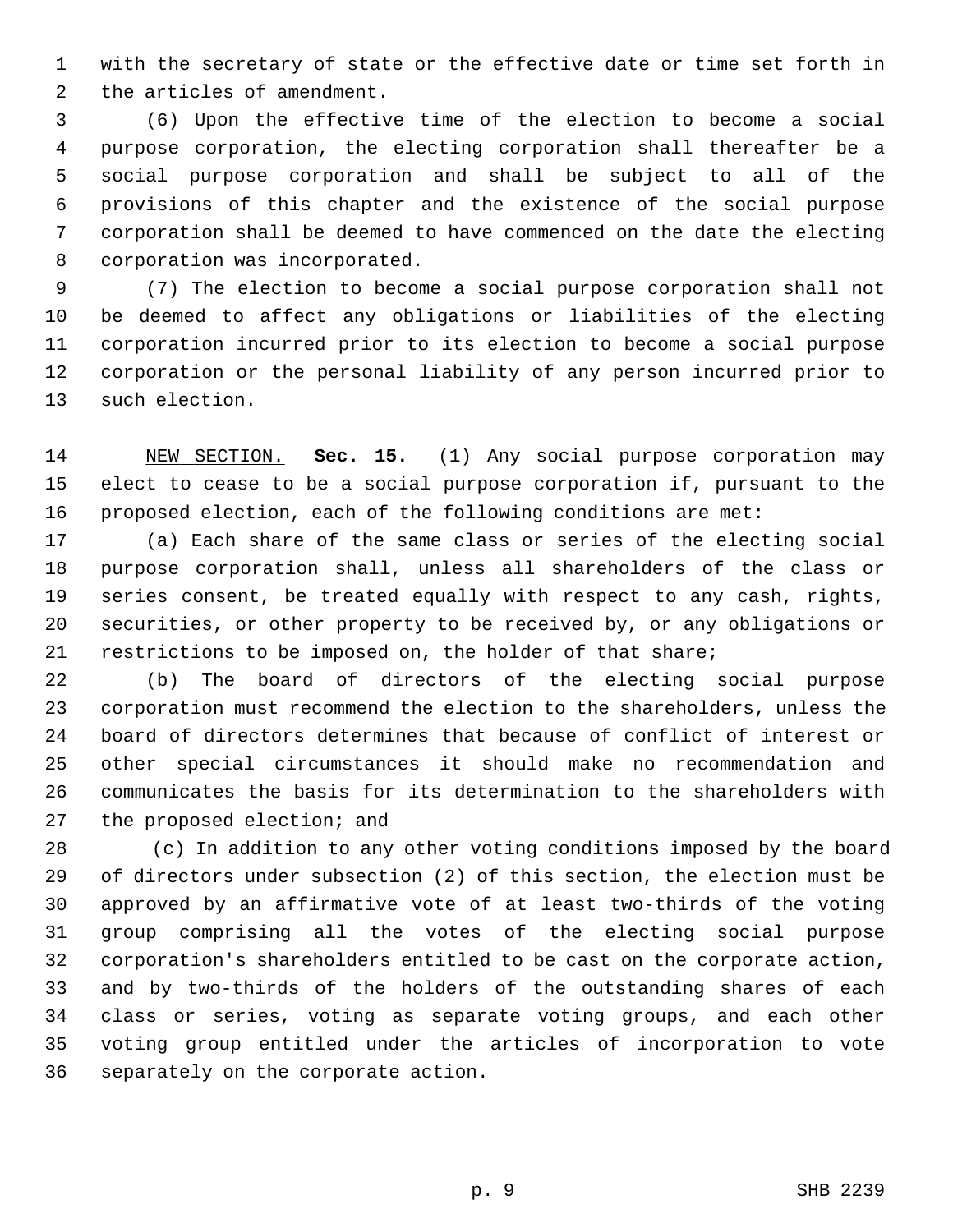1 (2) The board of directors of a social purpose corporation electing 2 to cease to be a social purpose corporation may condition its 3 submission of the proposed election on any basis, including the 4 affirmative vote of holders of a specified percentage of shares held by 5 any group of shareholders not otherwise entitled to vote as a separate 6 group on the proposed election.

 7 (3) To elect to cease to be a social purpose corporation, an 8 electing social purpose corporation must amend its articles of 9 incorporation to remove the matters required to be set forth in the 10 articles of incorporation pursuant to section 5(1) (a) and (b) of this 11 act.

12 (4) After an election to cease to be a social purpose corporation 13 is approved, and at any time prior to the filing of the articles of 14 amendment to amend the electing social purpose corporation's articles 15 of incorporation in compliance with subsection (3) of this section, the 16 planned election may be abandoned by the electing social purpose 17 corporation, subject to any contractual rights, without further 18 shareholder approval, in the manner determined by the board of 19 directors.

20 (5) The election to cease to be a social purpose corporation shall 21 be effective upon the later of the filing of the articles of amendment 22 with the secretary of state or the effective date or time set forth in 23 the articles of amendment.

24 (6) Upon the effective time of the election to cease to be a social 25 purpose corporation, the electing social purpose corporation shall 26 thereafter be a corporation which is not a social purpose corporation 27 and shall be subject to all of the provisions of this title applicable 28 to corporations generally and the existence of the corporation shall be 29 deemed to have commenced on the date the electing social purpose 30 corporation was incorporated.

31 (7) The election to cease to be a social purpose corporation shall 32 not be deemed to affect any obligations or liabilities of the electing 33 social purpose corporation incurred prior to its election to cease to 34 be a social purpose corporation or the personal liability of any person 35 incurred prior to such election.

36 NEW SECTION. **Sec. 16.** (1) The board of directors of a social 37 purpose corporation shall cause a social purpose report to be furnished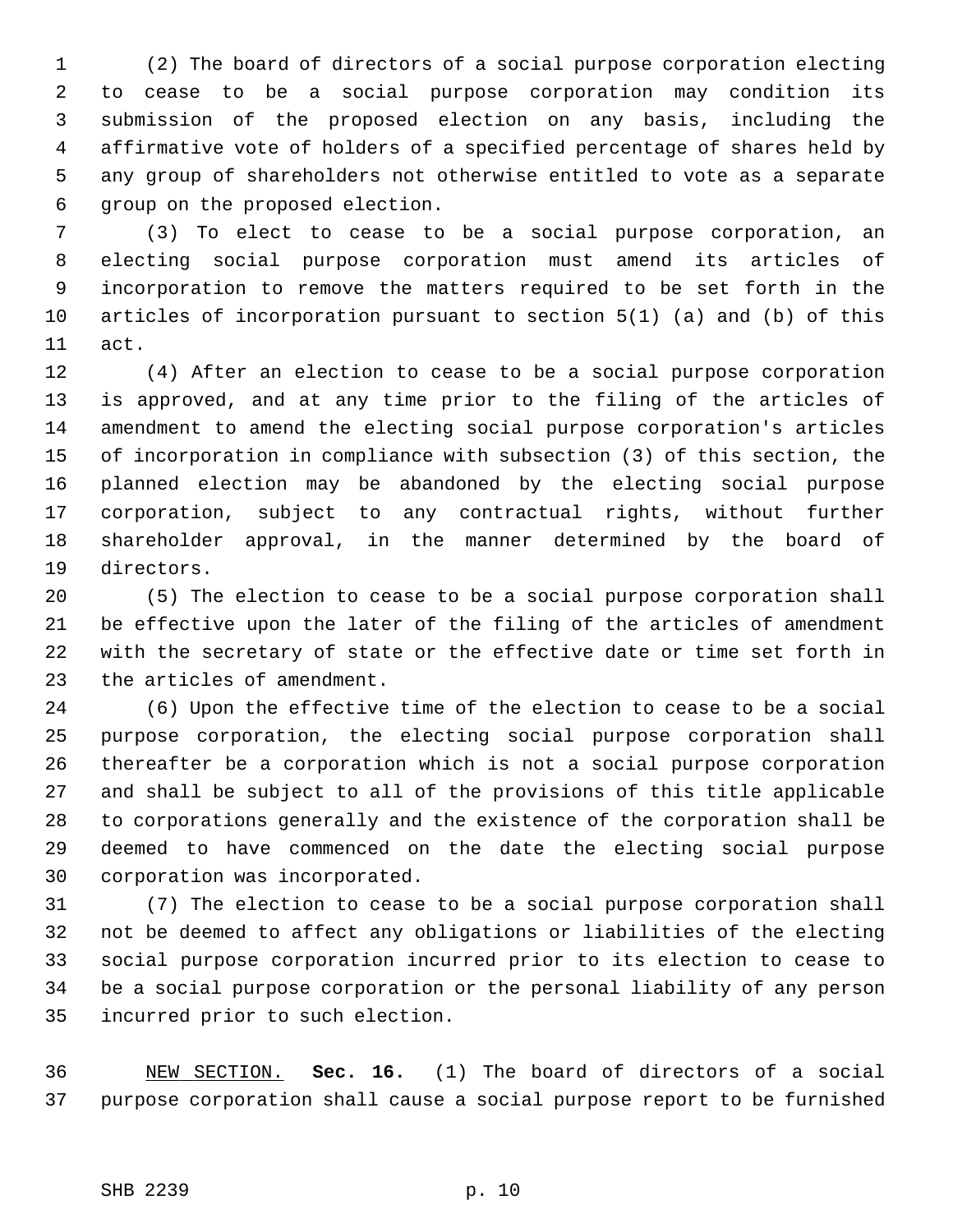1 to the shareholders by making such report publicly accessible, free of 2 charge, at the corporation's principal internet web site address, not 3 later than four months after the close of the corporation's fiscal 4 year, and such report shall remain available on that web site through 5 the end of the corporation's fiscal year.

 6 (2) The social purpose report shall include a narrative discussion 7 concerning the social purpose or purposes of the corporation, including 8 the corporation's efforts intended to promote its social purpose or 9 purposes. The narrative discussion may include the following 10 information:

11 (a) Identification and discussion of the short-term and long-term 12 objectives of the corporation relating to its social purpose or 13 purposes;

14 (b) Identification and discussion of the material actions taken by 15 the corporation during the fiscal year to achieve its social purpose or 16 purposes;

17 (c) Identification of material actions that the corporation expects 18 to take in the future with respect to achievement of its social purpose 19 or purposes; and

20 (d) A description of the financial, operating, or other measures 21 used by the corporation during the fiscal year for evaluating its 22 performance in achieving its social purpose or purposes.

23 (3) The requirements of subsection (1) of this section shall be 24 satisfied if a social purpose corporation with an outstanding class of 25 securities registered under section 12 of the securities exchange act 26 of 1934 both complies with section 240.14a-16 of Title 17 of the code 27 of federal regulations, as amended from time to time, with respect to 28 the obligation of a corporation to furnish an annual report to 29 shareholders pursuant to section 240.14a-3(b) of Title 17 of the code 30 of federal regulations, and includes the information required by 31 subsection (2) of this section in the annual report.

32 (4) The failure to furnish to shareholders a social purpose report 33 required by subsection (1) of this section does not affect the validity 34 of any corporate action.

35 (5) The superior court of the county in which the social purpose 36 corporation's registered office is located may, after notice to the 37 corporation, summarily order a social purpose report to be furnished to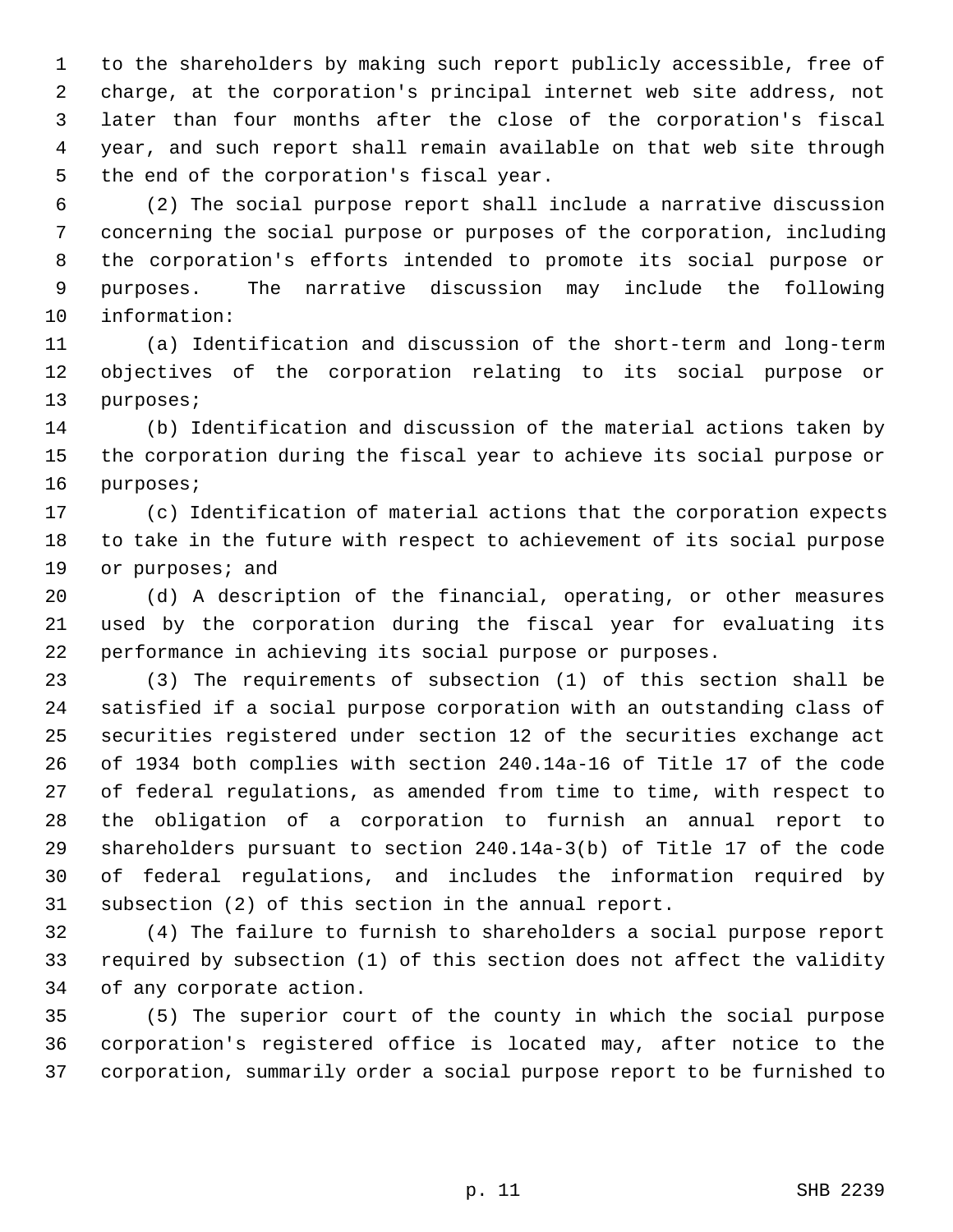1 shareholders on application of any shareholder of a social purpose 2 corporation if a social purpose report was not furnished to 3 shareholders for at least two consecutive fiscal years.

 4 **Sec. 17.** RCW 23B.01.400 and 2009 c 189 s 1 are each amended to 5 read as follows:

 6 Unless the context clearly requires otherwise, the definitions in 7 this section apply throughout this title.

 8 (1) "Articles of incorporation" include amended and restated 9 articles of incorporation and articles of merger.

10 (2) "Authorized shares" means the shares of all classes a domestic 11 or foreign corporation is authorized to issue.

12 (3) "Conspicuous" means so prepared that a reasonable person 13 against whom the record is to operate should have noticed it. For 14 example, printing in italics or boldface or contrasting color, or 15 typing in capitals or underlined, is conspicuous.

16 (4) "Corporate action" means any resolution, act, policy, contract, 17 transaction, plan, adoption or amendment of articles of incorporation 18 or bylaws, or other matter approved by or submitted for approval to a 19 corporation's incorporators, board of directors or a committee thereof, 20 or shareholders.

21 (5) "Corporation" or "domestic corporation" means a corporation for 22 profit, including a social purpose corporation, which is not a foreign 23 corporation, incorporated under or subject to the provisions of this 24 title.

25 (6) "Deliver" includes (a) mailing, (b) for purposes of delivering 26 a demand, consent, notice, or waiver to the corporation or one of its 27 officers, directors, or shareholders, transmission by facsimile 28 equipment, and (c) for purposes of delivering a demand, consent, 29 notice, or waiver to the corporation or one of its officers, directors, 30 or shareholders under RCW 23B.01.410 or chapter 23B.07, 23B.08, 23B.11, 31 23B.13, 23B.14, or 23B.16 RCW delivery by electronic transmission.

32 (7) "Distribution" means a direct or indirect transfer of money or 33 other property, except its own shares, or incurrence of indebtedness by 34 a corporation to or for the benefit of its shareholders in respect to 35 any of its shares. A distribution may be in the form of a declaration 36 or payment of a dividend; a distribution in partial or complete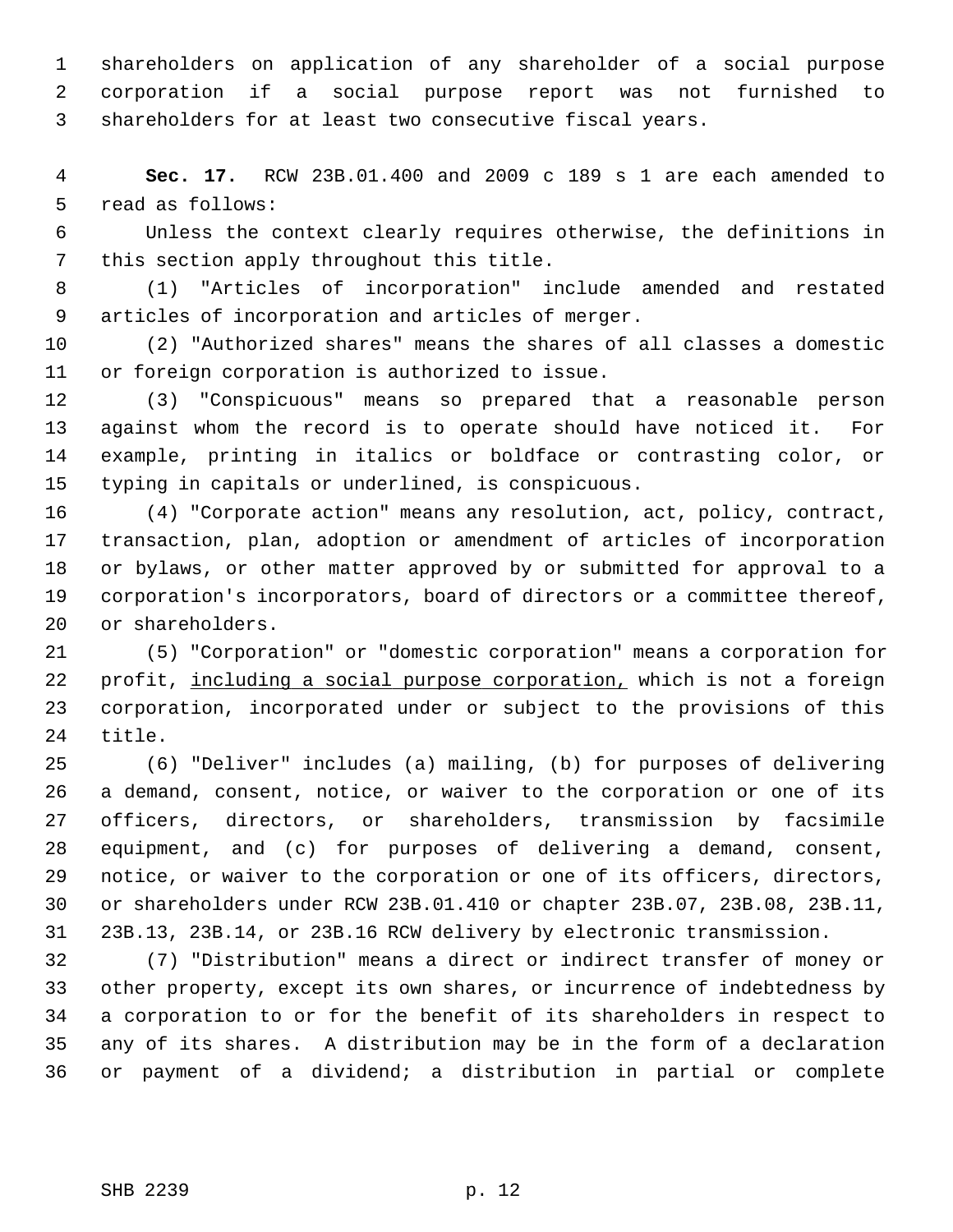1 liquidation, or upon voluntary or involuntary dissolution; a purchase, 2 redemption, or other acquisition of shares; a distribution of 3 indebtedness; or otherwise.

 4 (8) "Effective date of notice" has the meaning provided in RCW 5 23B.01.410.

 6 (9) "Electronic transmission" means an electronic communication (a) 7 not directly involving the physical transfer of a record in a tangible 8 medium and (b) that may be retained, retrieved, and reviewed by the 9 sender and the recipient thereof, and that may be directly reproduced 10 in a tangible medium by such a sender and recipient.

11 (10) "Electronically transmitted" means the initiation of an 12 electronic transmission.

13 (11) "Employee" includes an officer but not a director. A director 14 may accept duties that make the director also an employee.

15 (12) "Entity" includes a corporation and foreign corporation, not-16 for-profit corporation, business trust, estate, trust, partnership, 17 limited liability company, association, joint venture, two or more 18 persons having a joint or common economic interest, the state, United 19 States, and a foreign governmental subdivision, agency, or 20 instrumentality, or any other legal or commercial entity.

21 (13) "Execute," "executes," or "executed" means (a) signed with 22 respect to a written record or (b) electronically transmitted along 23 with sufficient information to determine the sender's identity with 24 respect to an electronic transmission, or (c) with respect to a record 25 to be filed with the secretary of state, in compliance with the 26 standards for filing with the office of the secretary of state as 27 prescribed by the secretary of state.

28 (14) "Foreign corporation" means a corporation for profit 29 incorporated under a law other than the law of this state.

30 (15) "Foreign limited partnership" means a partnership formed under 31 laws other than of this state and having as partners one or more 32 general partners and one or more limited partners.

33 (16) "General social purpose" means the general social purpose for 34 which a social purpose corporation is organized as set forth in the 35 articles of incorporation of the corporation in accordance with section  $36 \quad 5(1)(c)$  of this act.

37 (17) "Governmental subdivision" includes authority, county, 38 district, and municipality.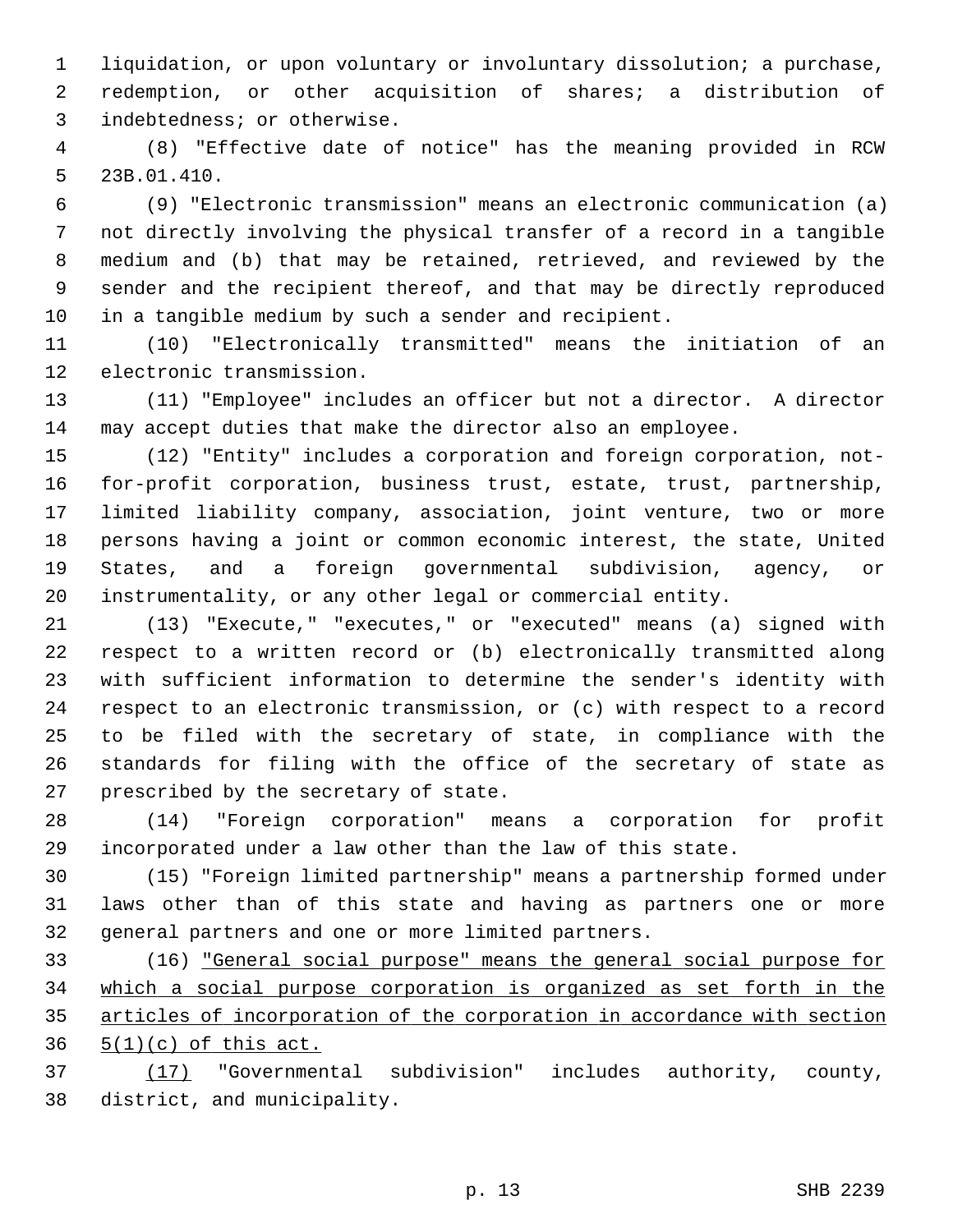1  $((+17))$   $(18)$  "Includes" denotes a partial definition.

2  $((+18))$  (19) "Individual" includes the estate of an incompetent or 3 deceased individual.

 4 (((19))) (20) "Limited partnership" or "domestic limited 5 partnership" means a partnership formed by two or more persons under 6 the laws of this state and having one or more general partners and one 7 or more limited partners.

8  $((+20))$   $(21)$  "Means" denotes an exhaustive definition.

9  $((21))$   $(22)$  "Notice" has the meaning provided in RCW 23B.01.410.

10  $((+22))$   $(23)$  "Person" means an individual, corporation, business 11 trust, estate, trust, partnership, limited liability company, 12 association, joint venture, government, governmental subdivision, 13 agency, or instrumentality, or any other legal or commercial entity.

14  $((+23))$   $(24)$  "Principal office" means the office, in or out of 15 this state, so designated in the annual report where the principal 16 executive offices of a domestic or foreign corporation are located.

17  $((+24))$   $(25)$  "Proceeding" includes civil suit and criminal, 18 administrative, and investigatory action.

19 ( $(\frac{25}{19})$  (26) "Public company" means a corporation that has a class 20 of shares registered with the federal securities and exchange 21 commission pursuant to section 12 or 15 of the securities exchange act 22 of 1934, or section 8 of the investment company act of 1940, or any 23 successor statute.

 $24$  ( $(\overline{26})$ ) (27) "Record" means information inscribed on a tangible 25 medium or contained in an electronic transmission.

26  $((+27))$  (28) "Record date" means the date established under 27 chapter 23B.07 RCW on which a corporation determines the identity of 28 its shareholders and their shareholdings for purposes of this title. 29 The determinations shall be made as of the close of business on the 30 record date unless another time for doing so is specified when the 31 record date is fixed.

 $32$  (( $(28)$ )) (29) "Secretary" means the corporate officer to whom the 33 board of directors has delegated responsibility under RCW 23B.08.400(3) 34 for custody of the minutes of the meetings of the board of directors 35 and of the shareholders and for authenticating records of the 36 corporation.

 $37$  ( $(\frac{29}{1})$ ) (30) "Shares" means the units into which the proprietary 38 interests in a corporation are divided.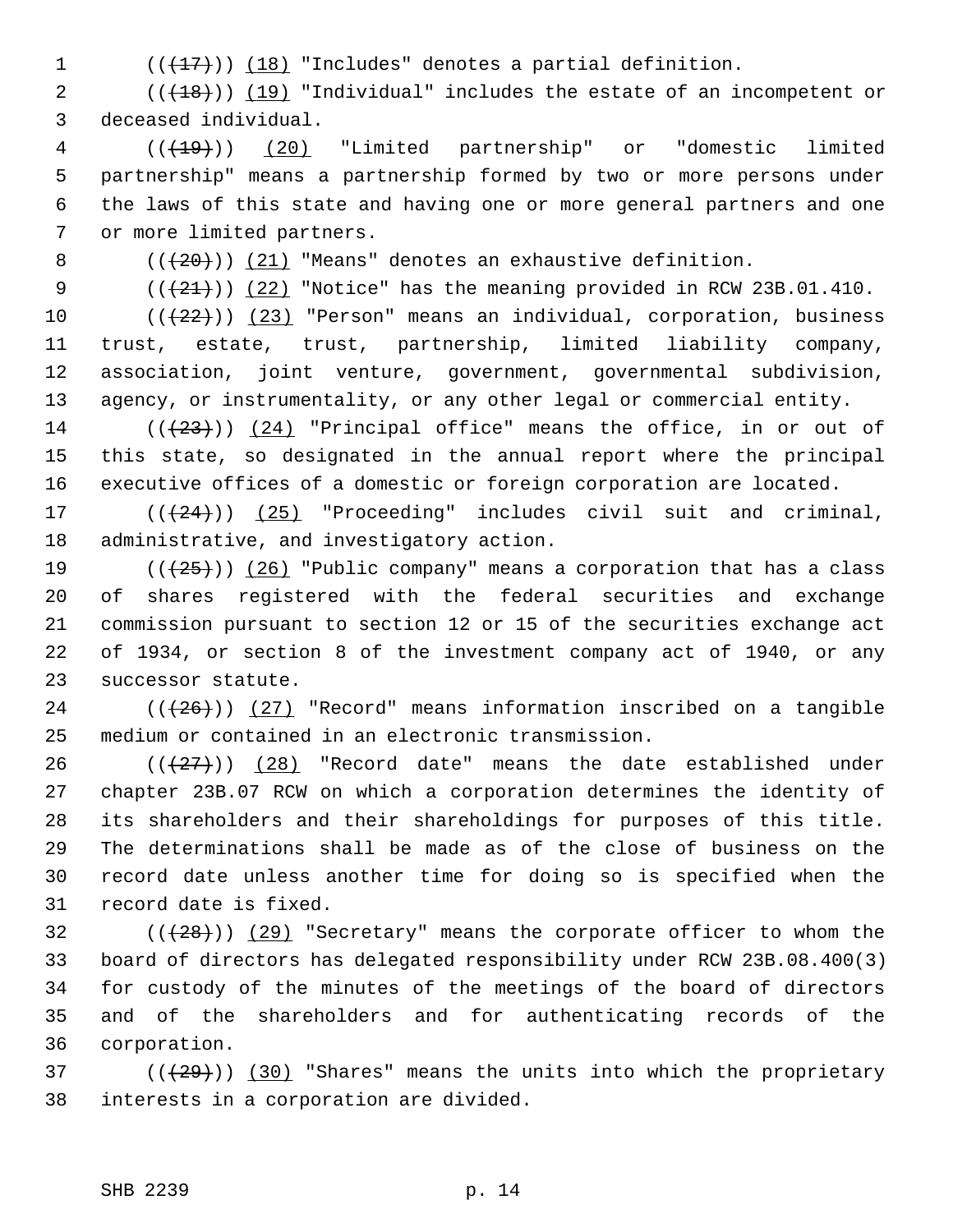$1$  ( $(\overline{+30})$ ) (31) "Shareholder" means the person in whose name shares 2 are registered in the records of a corporation or the beneficial owner 3 of shares to the extent of the rights granted by a nominee certificate 4 on file with a corporation.

 $5$  (( $(31)$ )) (32) "Social purpose" includes any general social purpose 6 and any specific social purpose.

 7 (33) "Social purpose corporation" means a corporation that has 8 elected to be governed as a social purpose corporation under chapter 9 23B.--- RCW (the new chapter created in section 19 of this act).

 (34) "Specific social purpose" means the specific social purpose or purposes for which a social purpose corporation is organized as set forth in the articles of incorporation of the corporation in accordance with section 5(2)(a) of this act.

14 (35) "State," when referring to a part of the United States, 15 includes a state and commonwealth, and their agencies and governmental 16 subdivisions, and a territory and insular possession, and their 17 agencies and governmental subdivisions, of the United States.

18  $((+32))$  (36) "Subscriber" means a person who subscribes for shares 19 in a corporation, whether before or after incorporation.

20  $((33))$  (37) "Tangible medium" means a writing, copy of a writing, 21 or facsimile, or a physical reproduction, each on paper or on other 22 tangible material.

23  $((+34))$   $(38)$  "United States" includes a district, authority, 24 bureau, commission, department, and any other agency of the United 25 States.

 $26$  ( $(\overline{35})$ ) (39) "Voting group" means all shares of one or more 27 classes or series that under the articles of incorporation or this 28 title are entitled to vote and be counted together collectively on a 29 matter at a meeting of shareholders. All shares entitled by the 30 articles of incorporation or this title to vote generally on the matter 31 are for that purpose a single voting group.

 $32$   $((+36))$   $(40)$  "Writing" does not include an electronic 33 transmission.

34  $((+37))$   $(41)$  "Written" means embodied in a tangible medium.

35 **Sec. 18.** RCW 23B.04.010 and 1998 c 102 s 1 are each amended to 36 read as follows:

37 (1) A corporate name: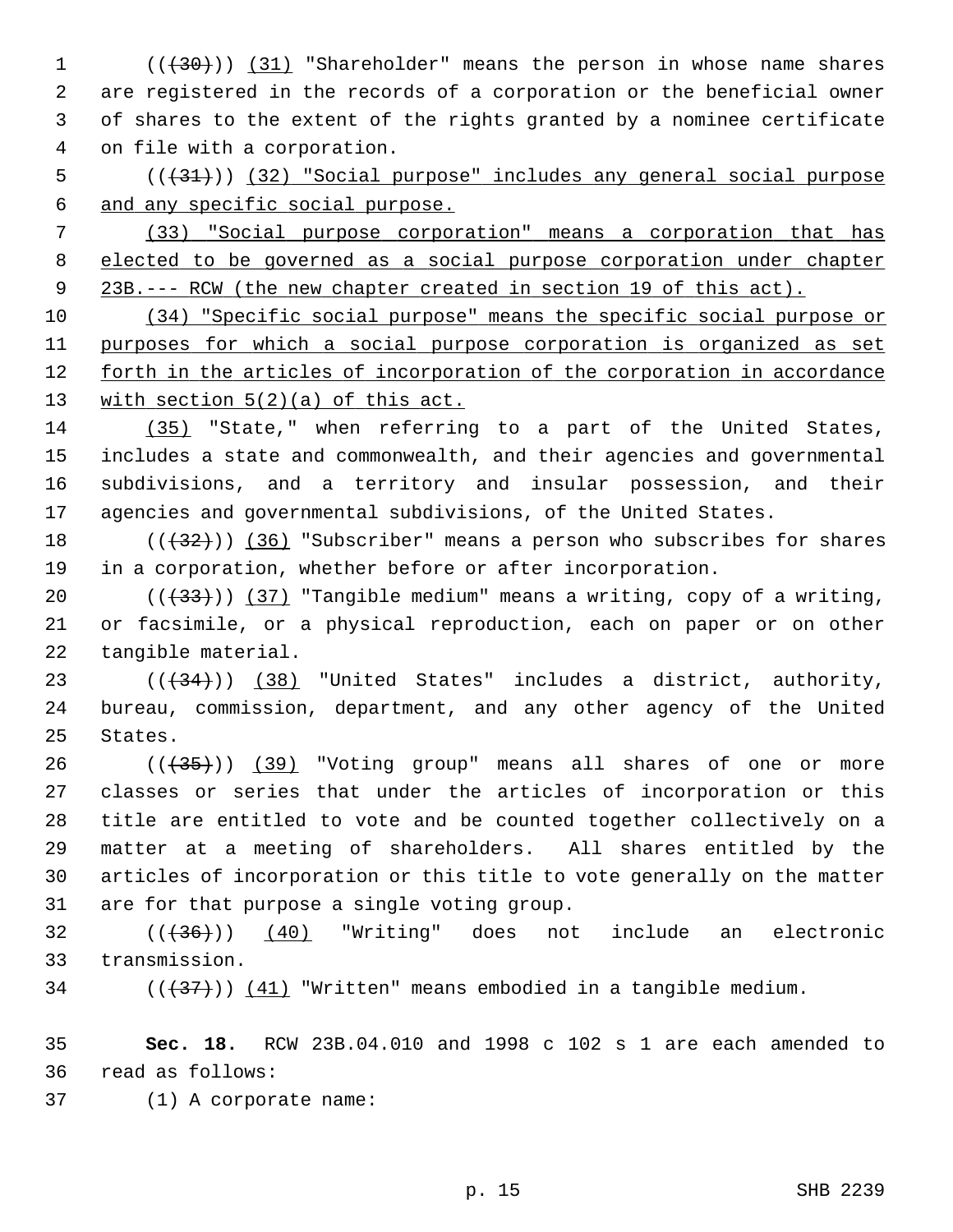1 (a) Must contain the word "corporation," "incorporated," "company," 2 or "limited," or the abbreviation "corp.," "inc.," "co.," or "ltd.";

 3 (b) Must not contain language stating or implying that the 4 corporation is organized for a purpose other than those permitted by 5 RCW 23B.03.010 and its articles of incorporation;

6 (c) Must not contain any of the following words or phrases:

 7 "Bank," "banking," "banker," "trust," "cooperative," or any 8 combination of the words "industrial" and "loan," or any combination of 9 any two or more of the words "building," "savings," "loan," "home," 10 "association," and "society," or any other words or phrases prohibited 11 by any statute of this state; and

12 (d) Except as authorized by subsections (2) and (3) of this 13 section, must be distinguishable upon the records of the secretary of 14 state from:

15 (i) The corporate name of a corporation incorporated or authorized 16 to transact business in this state;

17 (ii) A corporate name reserved or registered under chapter 23B.04 18 RCW;

19 (iii) The fictitious name adopted under RCW 23B.15.060 by a foreign 20 corporation authorized to transact business in this state because its 21 real name is unavailable;

22 (iv) The corporate name or reserved name of a not-for-profit 23 corporation incorporated or authorized to conduct affairs in this state 24 under chapter 24.03 RCW;

25 (v) The name or reserved name of a mutual corporation or 26 miscellaneous corporation incorporated or authorized to do business 27 under chapter 24.06 RCW;

28 (vi) The name or reserved name of a foreign or domestic limited 29 partnership formed or registered under chapter 25.10 RCW;

30 (vii) The name or reserved name of a limited liability company 31 organized or registered under chapter 25.15 RCW; ((and))

32 (viii) The name or reserved name of a limited liability partnership 33 registered under chapter 25.04 RCW; and

34 (ix) The name or reserved name of a social purpose corporation 35 registered under chapter 23B.--- RCW (the new chapter created in 36 section 19 of this act).

37 (2) A corporation may apply to the secretary of state for 38 authorization to use a name that is not distinguishable upon the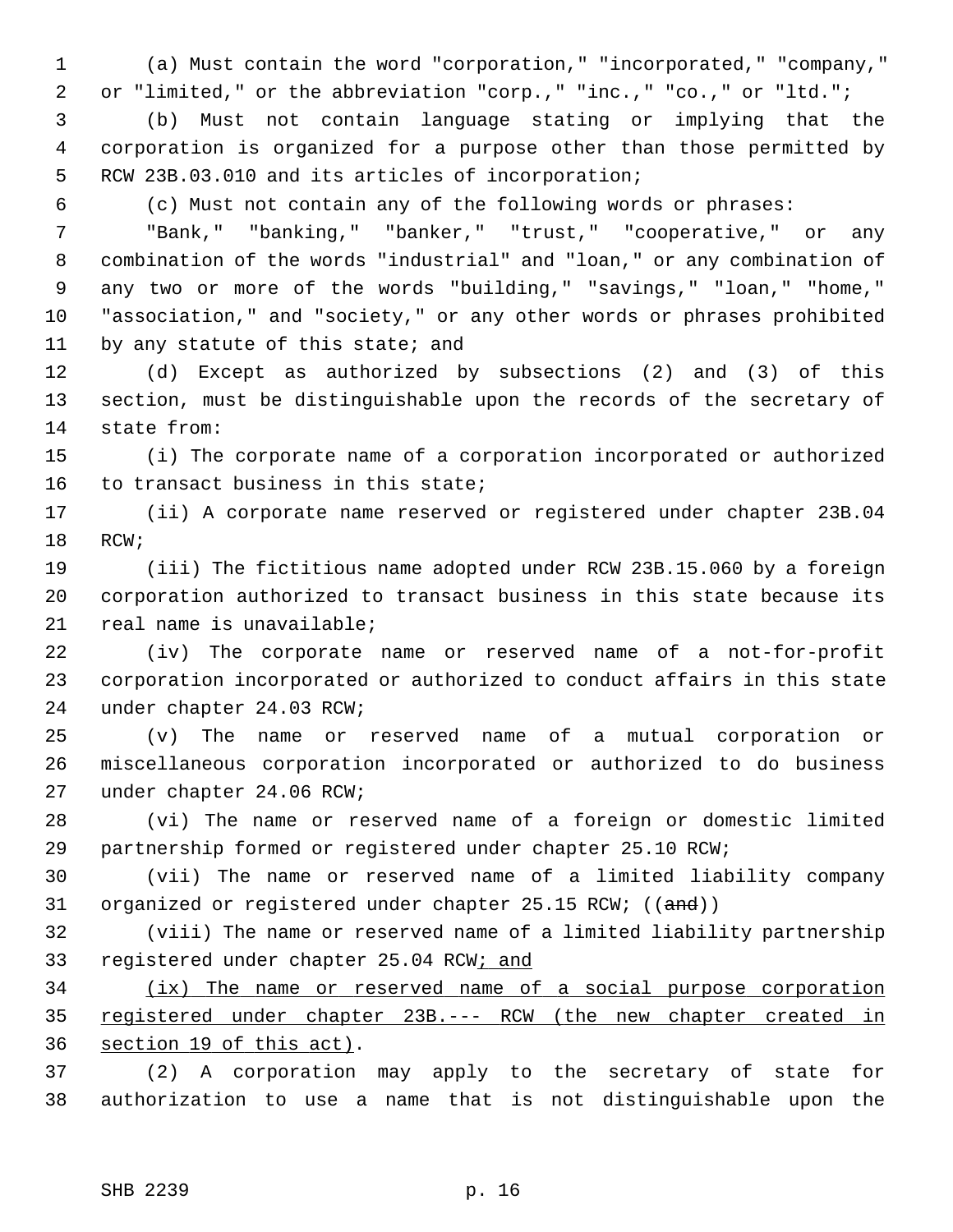1 records from one or more of the names described in subsection (1) of 2 this section. The secretary of state shall authorize use of the name 3 applied for if:

 4 (a) The other corporation, company, holder, limited liability 5 partnership, or limited partnership consents to the use in writing and 6 files with the secretary of state documents necessary to change its 7 name or the name reserved or registered to a name that is 8 distinguishable upon the records of the secretary of state from the 9 name of the applying corporation; or

10 (b) The applicant delivers to the secretary of state a certified 11 copy of the final judgment of a court of competent jurisdiction 12 establishing the applicant's right to use the name applied for in this 13 state.

14 (3) A corporation may use the name, including the fictitious name, 15 of another domestic or foreign corporation, limited liability company, 16 limited partnership, or limited liability partnership, that is used in 17 this state if the other entity is formed or authorized to transact 18 business in this state, and the proposed user corporation:

19 (a) Has merged with the other corporation, limited liability 20 company, or limited partnership; or

21 (b) Has been formed by reorganization of the other corporation.

22 (4) This title does not control the use of assumed business names 23 or "trade names."

24 (5) A name shall not be considered distinguishable upon the records 25 of the secretary of state by virtue of:

26 (a) A variation in any of the following designations for the same 27 name: "Corporation," "incorporated," "company," "limited," 28 "partnership," "limited partnership," "limited liability company,"  $29$   $((**or**))$  "limited liability partnership," or "social purpose 30 corporation," or the abbreviations "corp.," "inc.," "co.," "ltd.," 31 "LP," "L.P.," "LLP," "L.L.P.," "LLC," ((or)) "L.L.C." "SPC," or 32 "S.P.C.";

33 (b) The addition or deletion of an article or conjunction such as 34 "the" or "and" from the same name;

35 (c) Punctuation, capitalization, or special characters or symbols 36 in the same name; or

37 (d) Use of abbreviation or the plural form of a word in the same 38 name.